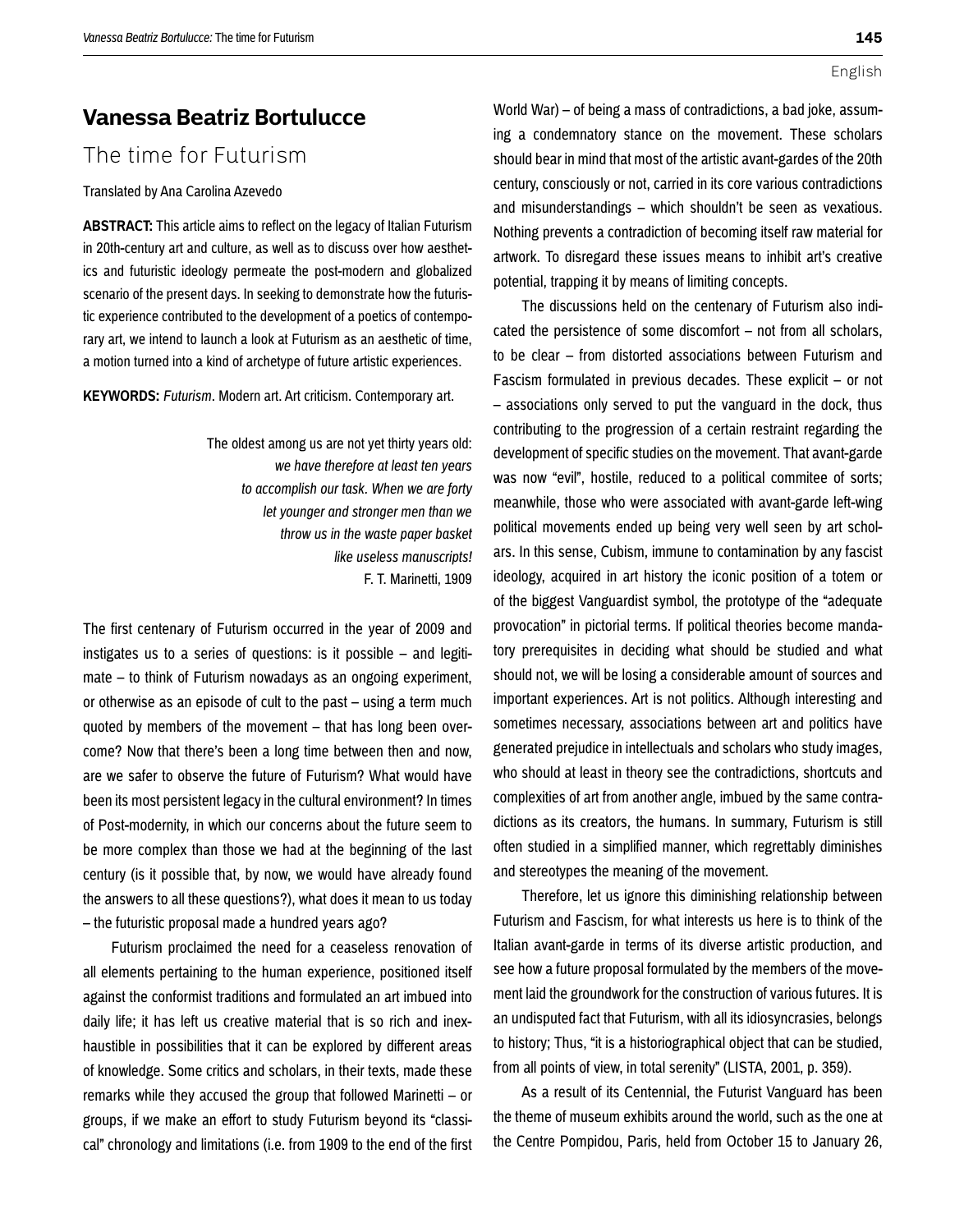2009 under the title *Le Futurisme à Paris – Une avant-garde explosive*. Another example is the Galleria d'Arte Moderna e Contemporanea of Bergamo city, which, between September 2007 and February 2008, presented the exhibition entitled *Il Future Futurism: dalla "Italian rivoluzione" all ' arte contemporanea*, in order to establish a link between the innovations introduced by the Italian avantgarde and its ramifications to the present day. These two examples have shown genuine intention to give rise to a new perspective over Futurism, despite the persistence of the same interpretations and catchphrases already crystallized by the historiography of art; These institutions decided to think about the vanguard in order to introduce it to the public as an agent for several inspiring artistic experiences, thanks to the complexity of its poetics – contradictions included – and show them under the light of contemporary days. This is not the place or time to remember the possible reasons that led to the withering away of the vanguard; What interests us is their libertarian aspect, the primordial element that causes the movement, as well as other artistic currents that have succeeded in perpetuating themselves beyond their own time: "many years away [...] Futurism is left to the world as an engine of the European avant-gardes and overall renovation. And, more than the immediate products, one single movement contains the many effects it may give rise to" (Aurora F. Bernardini, "*Marinetti e o Futurismo*". *In*: BERNARDINI, 1980, p. 13).

There is an abundance of effects resulting from the Futurist experience in the field of the arts in general. The movement would come to be seen as a reference model for the vanguards of the 10's and 20's such as the Cubism-Futurism and the Russian Constructivism, the English Vorticism, the Spanish Ultraist movement, the Brazilian Modernism, the Polish Formism, Hungarian Activism, Dadaism and Surrealism, among other groups. The works of several Futurists, who interpreted concepts such as concurrency and dynamism, thought of the aesthetic value of technological innovation, made public their fascination with an unprecedented and contagious future, informed on the artistic research with which the vanguard opened the way for experiments such as that of abstractionism, kinetic art, passing through neo-avantgardes from 1960 and 1970 until it arrived at the protagonists of contemporary art: Hirst, Warhol, Haring, Fontana, Nauman, entre muitos outros. It is, without any doubt, a journey marked by consonance, analogies and differences.

An exhaustive cast of artists, works and movements directly or indirectly influenced by the Futurist avant-garde is something that does not fit in the space of this article, and such a procedure is not necessary to understand the presence of the legacy imparted by the movement. However, we would like to showcase some examples that reflect this symbiosis that many artists unknowingly possess regarding Futurism.

First of all, we could say that Futurism influenced itself. The vanguard often turned to itself in an attempt to find the foundations for its own resilience and recast. Many important authors have divided this artistic movement into parts, beginning with the First Futurism (from 1909 to 1918) and the Second Futurism (1920), with a third moment in 30 years, in an attempt to display more clearly the aesthetic differences between one period and another. However, this periodization does not abolish the intense dialogue that these moments kept with each other; the vanguardists from 1920 reviewed Futurism itself, repeating propositions, adding values, expanding its fields of aesthetic activity. The concept of Marinetti's words on freedom, for example, leaves the bounds of the *technical Manifesto of Futurist literature* and prints in the whole futuristic aesthetics, partaking of Russolo's *intonarumori*, Balla's Futurist suit, Boccioni's sculptures' polimaterism; it is present in the use of dynamics, of rapidness and simultaneity; we could affirm that the futuristic proposal used to be more closely related to the concept of "libertarian" than of "freedom" per se.

This libertarian character was translated primarily by the desire for a new action, stimulated and disseminated through provocative attitudes. The desire to strike "a slap in the face of public taste" is something that can be identified in the Dadaist group Café Voltaire, in Duchamp's bike wheel(a work incidentally made of objects collected by the artist on the streets of New York, orphaned pieces discarded by the industrial society that made them),in animals preserved in Damien Hirst's formaldehyde tanks, in Wahol's theme of serigraphs, in the debauchery that Gilbert and George make of "traditional" art, in Fluxus, the movement dedicated to organizing events and anarchist *happenings*.

The movement and the energy dynamics of the futuristic art are in Calder's mobiles and most of the experiments of kinetic art that developed in the following decades, motivated projects, especially in sculpture, the relationships between motion and mechanics that intrigued Boccioni so much. This mechanics of bodies and objects appearing in such films as the *Ballet mechanique* by Léger and *The man with a movie camera* by Vertov, the electromechanical performances of Nicolas Shöffer, as well as the spectacular kinetic art of Jean Tinguely, which, from the end of 1950, produced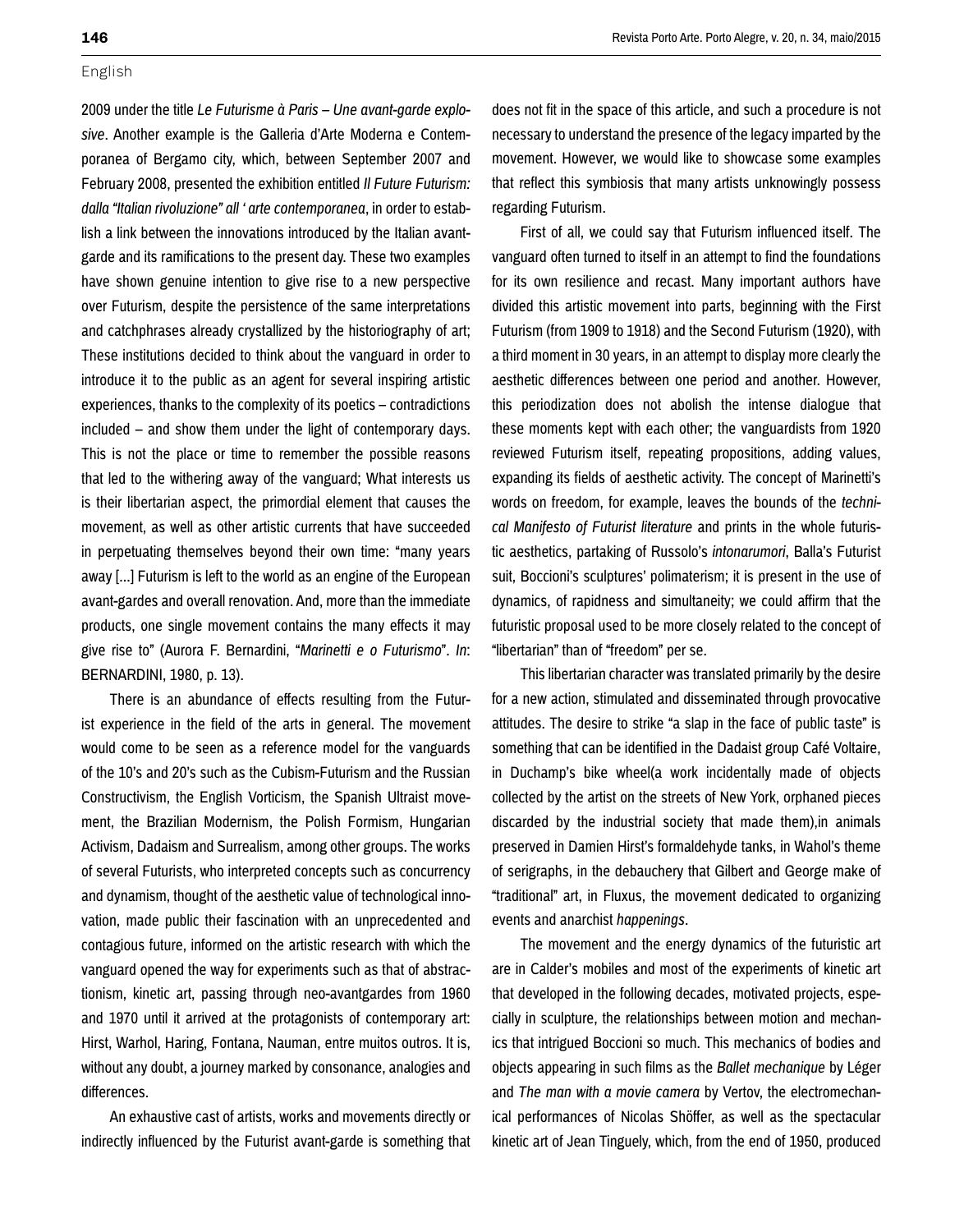**147**

machinery, edible and musical gears, turning famous for hosting many public events involving the construction and rapid deterioration of machinery.

Upon attempting at looking at art as a human experience, as a state of spirit, Futuristic art became continuous in action and forced the public to participate in this action; in this sense, we can cite Schwitters' *Merz*, which reconfigured the relationships between man, art and space,and the so-called contemporary *Wearable Art*, clothes that can be put on and worn as art or art that can be put on and worn like clothes, a concept previously expressed by Balla in his manifesto, the Futurist suit, extended by Hélio Oiticica and his *parangolés*, and by Flavio de Carvalho, when he paraded in his *Summer Costume* along the streets of Sao Paulo in 1957. These are all invitations to live art, more than behold it or revere it, as a behavioral action.

Space, time, and motion concepts, so dear to the Futurists, were viewed by them as something absolute, as the essence of the dynamism and the dynamo of art. The art of Lucio Fontana, with his canvases razor, converses with the space, extinguishing two-dimensional aspect of painting. Pollock's *Action Painting*, a painting that depends on the artist's dynamic drive in its own making, enshrines the gesture as an integral part of the art. Nothing is really stopped, "everything moves, everything goes", extending in space – and the art itself is to be destroyed, consumed, transitory. Works by artists such as Sol LeWitt, Richard Long, Christo, refuse to become icons: they dissolve amid the transience of all things, keep the wheels moving, perpetuate in reminiscences, finally taking off their own materiality.

Futurism also paved the way for Haring's painting, Rauschenberg's collages, the angular and semiabstract shapes by David Bomberg which express the vitality and dynamism of the 20th century and the stirring machine era. The ones that left deep marks were *Arte Povera,* by Zorio, Kounellis, Boetti, Merz; it is in the felt suit made by Josef Beuys in 1970; it turned the research of the GRAV(Groupe de Recherche d'art Visuel )towards the movement, the light and the new industrial materials; to exalt the latter enabled a real *Big Bang* in artistic creation, where they featured the works of Serra and Expensive, that exploit the possibilities of iron and plastic steel and call public attention to the relationship of these with the space, the proletarian labor and human production. The use of new materials in sculpture expands. The work that pays homage to Boccioni made by Oiticica – a plastic bottle filled with a colored liquid – discusses the role of modern material and its consumption

by society. The bottle is a clear reference to the sculpture made by Boccioni, *Development of a bottle in space*, in 1912, and has also served as the inspiration to Frank Gehry in his design project for the Guggenheim Museum in Bilbao.

When art takes ownership of the mass media and reverts it in reflection on the theme of information consumption, Futurism is also present. Some examples are Warhol, Lichtenstein, Basquiat and Hamilton, who used marketing, industrialized products, comic books, newspapers and magazines and even other artworks as themes of their artistic production. Moreover, Lichtenstein paid tribute to Carrà on recreating his last piece, *Cavalier rouge.*

The references are endless. In music, we can cite the experiences of Cage and Philip Glass, from the progressive rock band Pink Floyd and Aphex Twin's electronic music; in the fashion world, the cosmonauts pieces by Courrèges, or the mechanic clothing by Paco Rabanne, the male *tailleurs* created by Versace and Gianfranco Ferre's futuristic dress pay obvious tribute to Boccioni. What would be of the design Studio Alchymia without Depero's colorful and playful inventions in the 20s? In literature, the presence of Marinetti's words of freedom encompassed a range from Apollinaire to *beat* William Burroughs, with his *cut-up* writing. This trendy, avant-garde influence on design and industrial design enabled the development of aerodynamics in the most diverse objects; when the audience is thrilled at a car fair more than it would in a museum, we ask ourselves where, after all, lies the aesthetic experience. And we come to the reasoning that there is not a *locus* for it.

This doesn't mean that any cultural experience that occurred in the 20th century and in the early years of this century have some Futurism in it; the motivation here is to check how the aesthetic of the vanguard force spread and printed itself in the most diverse manifestations.

There is a difference in the perceived futuristic influence up to the first half of the 20th century and the one that comes in 1945. In that first moment, their influence is most sensitive in painting, sculpture and cinema. From the postwar period, and especially in contemporary art, Futurism's presence became more conceptual, penetrating deeper and more complex layers of artistic creation. However, it is precisely at this point that Futurism's legacy finds its most intriguing manifestation.

We could say that the modern time, the euphoria that marked industrial strongly the beginning of the last century, is history; that, immersed in post-industrial societies, we look at the past excited with the machine without great festive raptures. However, the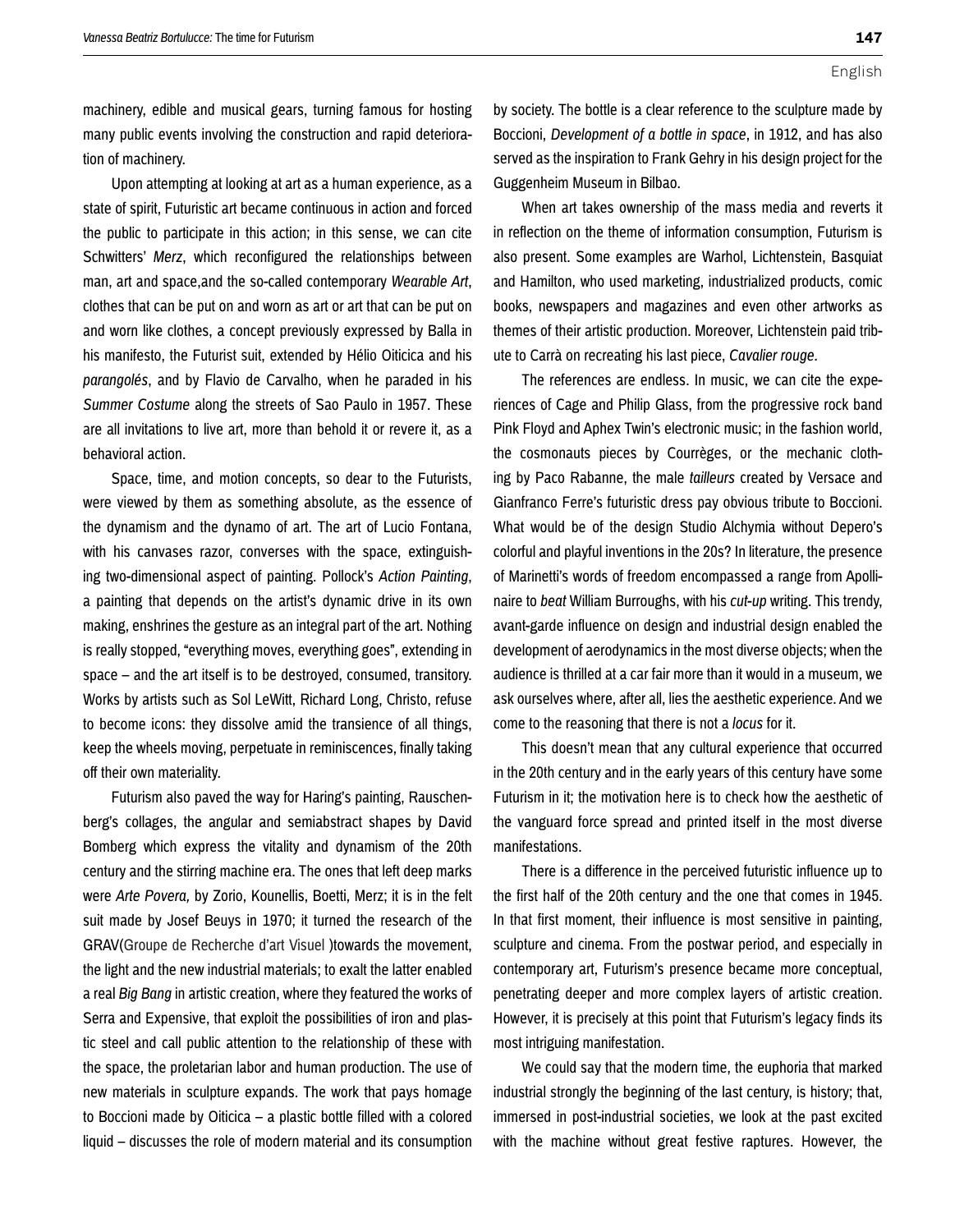fascination by technological innovations that characterized the era of Futurism persists in our society today: mobile phones, computers, videos and other types of handheld devices – in short, the wireless company that starts to develop – remember Marinetti's desire for a "wireless imagination". The machines change as time passes and our reaction to them is in most cases quite excited.

Futurism celebrated in countless ways the signs of the new, industrial and capitalist world: the speed, the mass media, the mechanization. Its main argument rests on the idea that art should get in the way of reality in a radical way and vice versa. If the world today is dynamic and immediate, so should art be: The only art that may be seen as vital is the one that finds its own elements in the surrounding environment".<sup>1</sup> This implies that we must first modify the notion of artistic beauty crystallized in Italian art from the late 19th century.

Fighting against a certain idea of beauty was one of the attempts of the vanguard, which sought to respond to an idea of beauty that had long been written in stone in the country. Since the Renaissance, intellectuals, European artists and writers have made Italy into a mythical place, the birthplace of a golden and *grandiose*  age. This myth has strengthened further in the eighteenth and nineteenth centuries, turning the country into sort of open-air museum, a time travel experience available for all those who wanted to breathe a bit of the air of a refined but bygone era. The entire European romanticism turned to Italy, eager to drink of its waters,attracted by its natural beauties, archaeological ruins, cultural ancient heritage and museum archives. At the time, people considered Italy to be a compulsory itinerary in their travel plans: nowhere else in the world would allow for an identical, picturesque and beautiful experience as that generously offered by the country. Even Italians themselves built their identity driven by this nostalgic sigh for times gone by. This fascination for everything that had ever been was a sort of consolation, warranty and inevitable inheritance, maintained by political and cultural elites,by the great traditional families and their immaculate surnames, forming an aesthetic taste who went on, sleepily and smoothly, throughout history.

This scenario gave rise to Marinetti, who preached for the need to visit the *Mona Lisa* only once a year, in the same way that people follow thepilgrimage to the cemeteries in the Day of the Dead. (Such contempt for the *Mona Lisa* as the ultimate symbol of the Great Art of the Great Masters was echoed a few years later, in Duchamp's *L.H.O.O.Q.*) Futurism spat on the whole idea of beauty associated with that nostalgic, distinguished Italian Lady, albeit respected by its fraying skills. Futurism rejected the concept of graceful to affirm the need to combat everything that prevented the full experience of modern man, in life and in art: the harmony, the peacefulness and tranquility of the countryside, the romantic dreams bathed in moonlight, the contemplation, the idyllic. Thus, Futurists struggled against "the thoughtful immobility, the ecstasy and the sleep", because they wanted "to exalt movements of aggression, feverish sleeplessness, the double march, the perilous leap, the slap and the blow with the fist", as can be read in the 1909 manifesto. Graceful makes room for the Futurist *antigrazioso*. The sixth point of the *Manifesto dei pittori futuristi'*s program declared the need to 'rebel against the tyranny of the terms "harmony" and "good taste" as being too elastic expressions, by the help of which it is easy to demolish the works of Rembrandt, of Goya and of Rodin'.2

Many futuristic works represent this antigraceful idea: in human figures, faces are modified by environmental influences, changing the traditional perception of a face, which means the abolition of the values of beauty, proportion and harmony that have always accompanied classical representations of the human figure. Antigraceful means the beauty is in the absence of a single idea about the same. The artist has no intention whatsoever in producing a "beautiful work", covered by the varnish of the past values and trapped by the obligation to create an illusion of reality. Futurists know that the "beautiful work" paralyzes dynamic perception and does not help the renewal of sensibility: "You want to put to waste your best strengths in this everlasting, useless longing for the past, from which you can only extract exhaustion, feeling diminished and stepped onto?"3

Therefore, the "antigraceful" idea brings out a warning: beauty may fool us and make us believe in a single, restrictive, tired and antidinamic worldview, based in idyllic aged long values. It is therefore necessary to break up the notion of beauty as a rigid standard: Futurists have abdicated the limits imposed by a particular concept of beauty in art, but they did not forsake art's emotional character. It is essential to convey emotions through the deformation and reshaping of image, through perceptive amendment, to allow an empathetic identification between subject and work to alter the very construction and purpose of art and its illusionist mechanisms.

The idea of the Futurist antigraceful is in the works of Alberto Burri, constructed by materials destroyed by time, discarded

1. Umberto Boccioni *et alii*, *Manifesto dei pittori futuristi* (APOLLONIO, 1970, p. 51).

<sup>2.</sup> Umberto Boccioni *et alii*, *Manifesto dei pittori futuristi*. (APOLLONIO, 1970, p. 54). 3. Filippo T. Marinetti, *Fondazione e manifesto del Futurismo* (APOLLONIO, 1970, p. 49).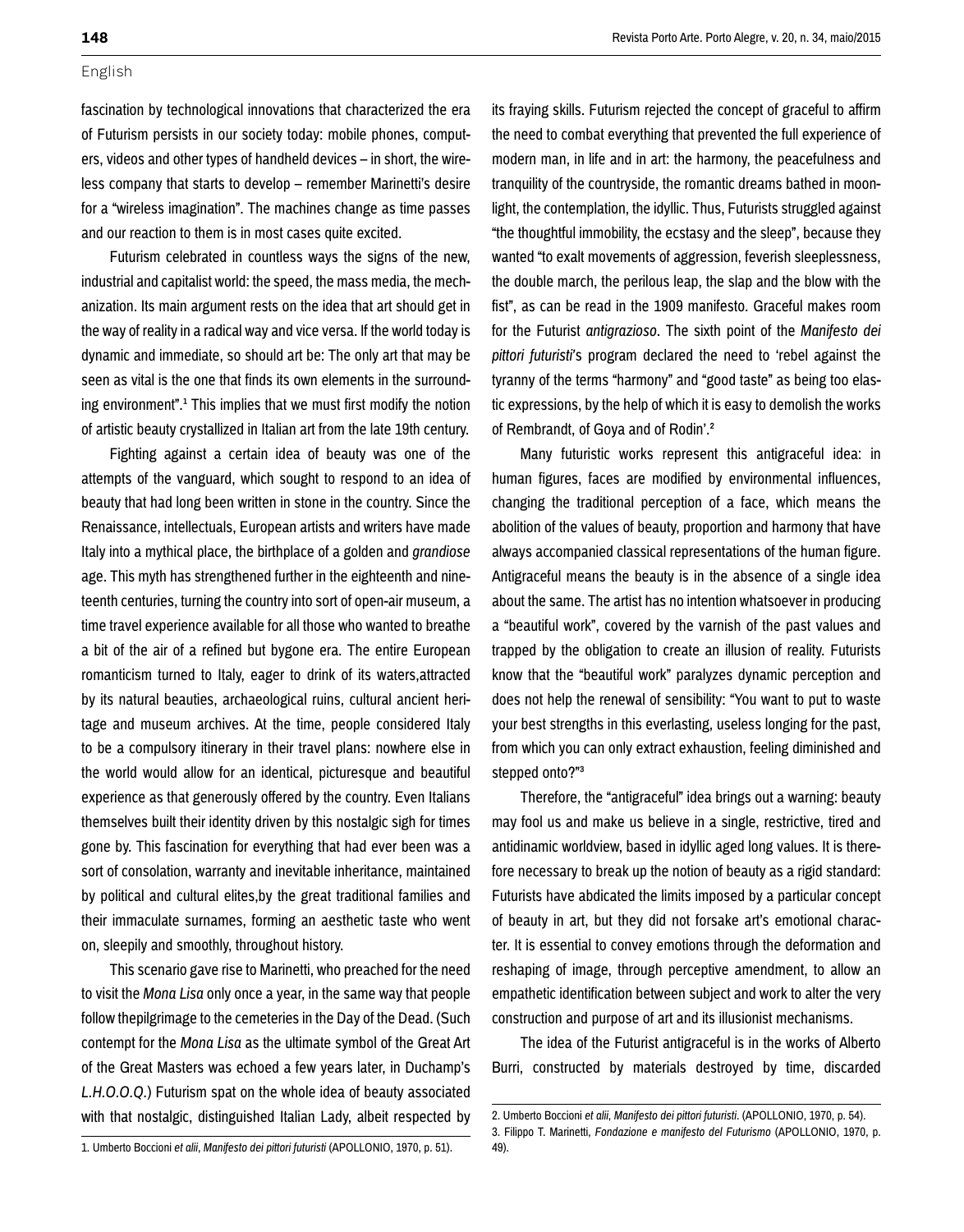as trash, unused, dirty; the artist subverted the art and removed from it a fixed notion of what is considered a raw material of artistic creation. The antigraceful also appears in Jean Dubuffet's creations and Bacon and Auerbach's defaced images, which allude to Boccioni's paintings and sculptures precisely titled *Antigrazioso*. This is the true beauty of Futurism: its aggressive character that aims to break with the viewers' aesthetic contemplation and bring art closer to the human experience in all of the creative fields. The antigraceful is present in painting with the same force as in literature, for instance: "We boldly produce the ugly in literature and kill seriousness everywhere".4

If contemplation has been up to now a word associated with an idealized beauty, Futurism is asserting a beauty that does not contemplate, but lives in an aggressive and participative way. The futuristic beauty is the beauty of art-action that values the creative action just as the art itself. More than having influenced other artists and movements through its aesthetic discourse,Futurism has influenced the whole behavior of artists regarding art; In addition to the concepts of dynamism, of state of mind, of concentration of plans, of kinetic rhythm and energy, the vanguard set a modus vivendi upon rethink the role of the museum, by putting the manifesto written as part of artistic creation, and to draw attention to its transitional aspects. All these elements have structured the foundations of aesthetics of contemporary art: extend the field of art, build new reactions; polemize the speech, embrace the discomfort.

If art is action, it has the ability to modify human existence in a liberating manner. In his book Human, All Too Human, Nietzsche claims that the role of philosophy is identical to that of art: to give full meaning to life. The German philosopher's translated works had been around Italy ever since the first years of the past century, and Futurism captured his idea and used it to advocate for the cult of the machine, which allows humanhood to extend its limitations and multiply its potential: "Through growing familiarity and friendship with matter, which scientists can know only in its physical and chemical reactions, we are preparing the creation of the mechanical man with interchangeable parts. We will liberate man from the idea of death, and hence from death itself, the supreme definition of the logical mind."5

This is the rise of the mechanical man, represented in Boccioni's sculptures of 1913 that celebrate beyond-the-man and body modification. Today, biotechnological research, robotics and the experiments with the virtual body give space for new ethical debates in the field of science and art. The human body is no longer just the theme of artistic creation, going on to become a work of art in itself, either in Body Art, Wearable Art, happenings or performances, becoming the very own "artistic becoming".

Futurism was primarily the aesthetics of time. All of the Futurist concepts are closely linked to the question of time:Bragaglia's photographs, Russolo's and Pratella's music, Boccioni's sculptures, Marinetti's words in freedom, seratas and architectural designs,they are all attempts at reworking time as well as a desire to innovatively incorporate it in art. The photographic instant, the reverberation of sounds, the verb conjugations – everything is time, time which is not restricted to the idea of future, but deeply related with the past – as something to be overcome – and the present tense – as something to be lived fully, an urgent carpe diem, the liberating moment. Futurism has a celebration of time and space as inseparable elements: "Time and space died yesterday. We are already living in the absolute, since we have already created eternal, omnipresent speed."6 In this way, the futuristic time extends far beyond the boundaries of time and "denies the unity of time and place";<sup>7</sup> It is connected to a modern attitude, eager to expand and change the perception the individual has of himself, an attitude that leads us to Zarathustra: the man overcomes the man insofar as he makes now the most fruitful moment, since it is the base for the beyond-the-man.

The Futurist speech, however, focuses much more on the word Future, naturally, for an advertising-related need to strengthen the group's name, but also for understanding the future as all the possible "nows". Now is the time for creative explosion, the immediate boost, the necessary instantaneous: "We believe that a thing is valuable to the extent that it is improvised (hours, minutes, seconds), not extensively prepared (months, years, centuries)."<sup>8</sup> Marinetti's statement defines much of what composes contemporary art. Life goes, and, with it, the man runs toward his mechanical, electrical, wireless future. The present time does not wait for the man, it does not risk bumping into nostalgia: contemplation, meditation and weighting are tied to a sleepy and sterile past. This hasty life should not be understood merely in terms of development of means of transport and communications, but rather as something

<sup>4.</sup> Filippo T. Marinetti, *Manifesto técnico della letteratura futurista* (APOLLONIO, 1970, p. 111).

<sup>5.</sup> Filippo T. Marinetti, *Manifesto técnico della letteratura futurista* (APOLLONIO, 1970, p. 112).

<sup>6.</sup> Filippo T. Marinetti, *Fondazione e manifesto del Futurismo* (APOLLONIO, 1970, p. 48).

<sup>7.</sup> Carlo Carrà, *La pittura dei suoni, rumori e odori (*APOLLONIO, 1970, p. 163).

<sup>8.</sup> Filippo T. Marinetti *et al*., *Manifesto do teatro futurista sintético* (BERNARDINI, 1980, p. 181).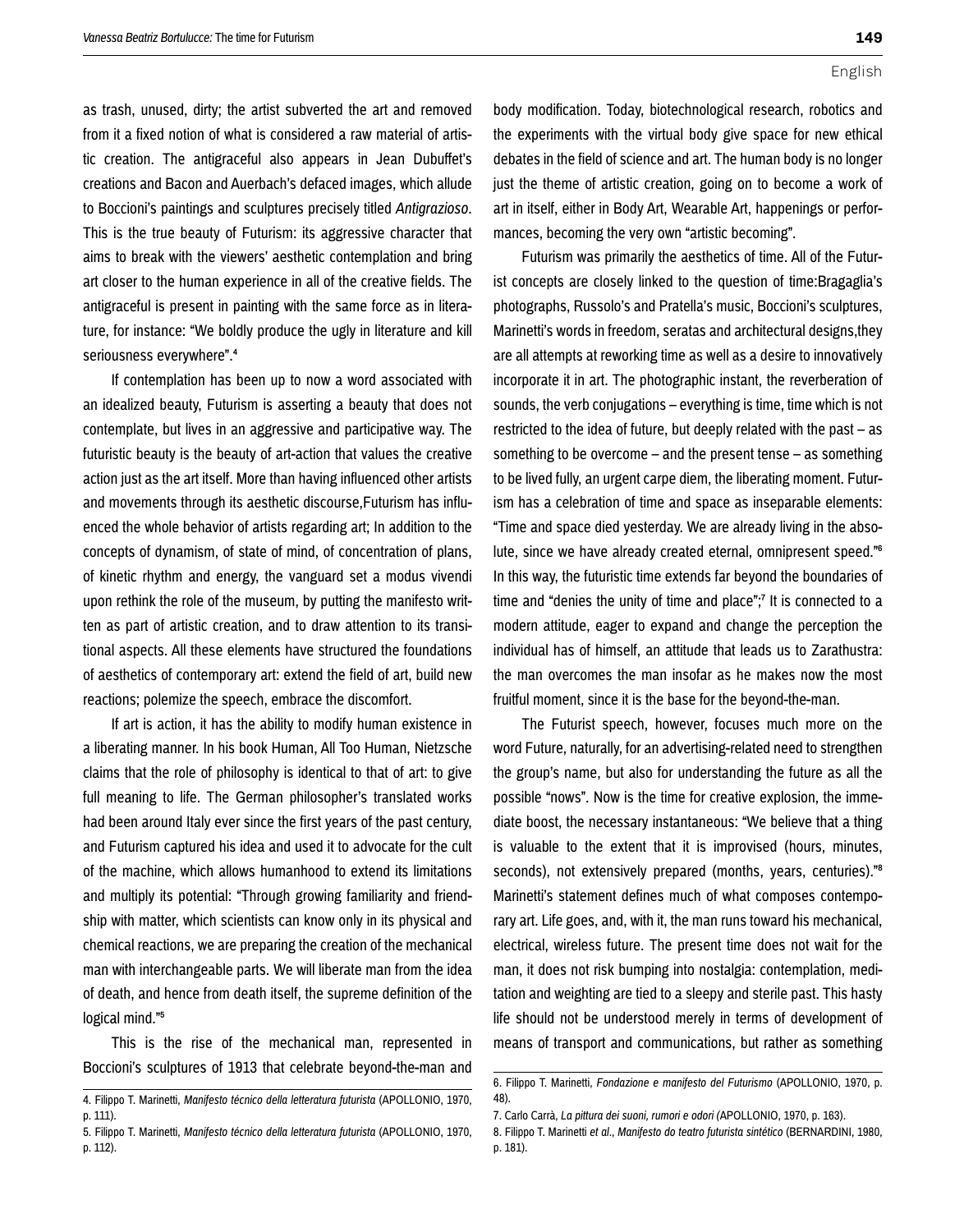that embraces all aspects of existence. If Boccioni named one of his paintings Elasticity (1912), it is because the vanguard aesthetic concepts were seen as thus, as elastic rubbers, who cannot and do not wish to limit their own potential due to their definitions. An example of this idea lies in the Technical Manifesto of Futurist Literature and Marinetti's statement in it: "One should use infinitive, because they adapt themselves elastically to nouns and don't subordinate them to the writer's I that observes or imagines. Alone, the infinitive can provide a sense of the continuity of life and the elasticity of the intuition that perceives it.<sup>9</sup>

Therefore, the understanding of life is elastic, and to experience this understanding means to be immersed in continuous movement, looking at life as a dynamic process, both in its material aspects(cars, newspapers, songs, dialogues, fights, seratas, trams, aeroplanes, streets) and immaterial aspects (reminiscences, thoughts, concurrencies, streams of ideas, intuitions, imaginative associations). On valuing imagination in the same way as mechanical gears, Futurism gave way to the kickoff to build a virtual world. While he was writing his 1913 manifesto L'Immaginazione senza fili and le parole in libertà (Wireless Imagination—Words in Freedom), Marinetti explored the issue of time in its aesthetic and linguistic bias, by placing the speed as a vital ingredient in communication, capable of integrating and mediate our relationship with the world. This wireless imagination exploded decades later with the art performed in videos, televisions and computers, in new media that continually builds contemporary art by bringing the question of the passage of time to art and by exploring data and information transmission occurring at the speed of light. The video, which is a synthesis of the passage of time with the image, an information transmitter consumed in seconds, investigates our current wireless civilization, one that is distressed due to its inability to extend time. The euphoria that comes from technological innovations also brought us the disturbing and existential character of time management.

The belief in science and technology, one of Futurism aesthetic's main axes, created new opportunities for men and modified their relationship towards daily pace. The vanguard thinks of time and automatically of the pace of men's creative impulses. The new pace of industrial civilization stems from the transformation of time itself, from circular to spiraled. This idea printed in Futurism through concepts such as concurrency, intuition, continuity of events in memory, the absolute motion and relative motion, thus

9. Filippo T. Marinetti, *Manifesto técnico della letteratura futurista* (APOLLONIO, 1970, p. 105).

building an aesthetic that incorporates all that is seen and everything it remembers in a same space. Here we say that the memory of emotions is more important than the reminder of the cause that produced it.

Modernity, elastic and simultaneous in its range of possibilities, can allow an art with its same characteristics. The idea of finishing a work of art has become too complex these days and the concept of open work as expressed by Umberto Eco, in spite of the dangers, still works somehow: the finishing – and therefore the meaning – of a work of art is a dynamic process, both intellectual and emotional, where the active participation of the spectator(a person that nowadays we would call a "transforming spectator" or, better yet, a "participant") is crucial. The reorganization of everyday life elements – art's raw materials – creates the artistic experience, more elastic than ever. What would Marinetti say of this? He, who has also taught that, precisely after suffering an accident on the road and flipping over his car, he insulated the place with ropes and called people to see the "great modern experience"? In this episode, Marinetti transformed accidental, the "now" in art, and "futuristically" heralded artistic installations that, decades later, would constitute one of the branches of contemporary art:

Together, we shall invent what I call WIRELESS imagination. One day, we shall come to an even more essential art, and in this day we shall suppress all of the first terms of our analogies, inasmuch as we do not do anything other than giving continuity to the unbroken stream of second terms. In order to do that, we must renounce being understood. Being understood is not necessary.<sup>10</sup>

This whole new relationship of Futurism with time finds its setting in the metropolis, which expresses the belief in progress, the creative possibility and the optimism of future, becoming a stage for human drama. The great urban center, the only place where printed Futurist manifests can fully be, houses the drive of the accelerated time of life, becoming a field for unprecedented aesthetic. In our postmodern society, marked by information, cities remain as places of production, departure and arrival time of real and especially virtual movement networks. Time as a multiple thing allows the mobility of ideas, persons, objects and space: this continuous flow of material and immaterial aspects, this movement of all things, as in Boccioni's triptych States of Mind (Left: "The Farewells," Center: "Those Who Go," Right: "Those Who Stay") takes place today in an instantaneous and more complex manner.

<sup>10.</sup> Filippo T. Marinetti, *Manifesto técnico della letteratura futurista* (APOLLONIO, 1970, p. 111).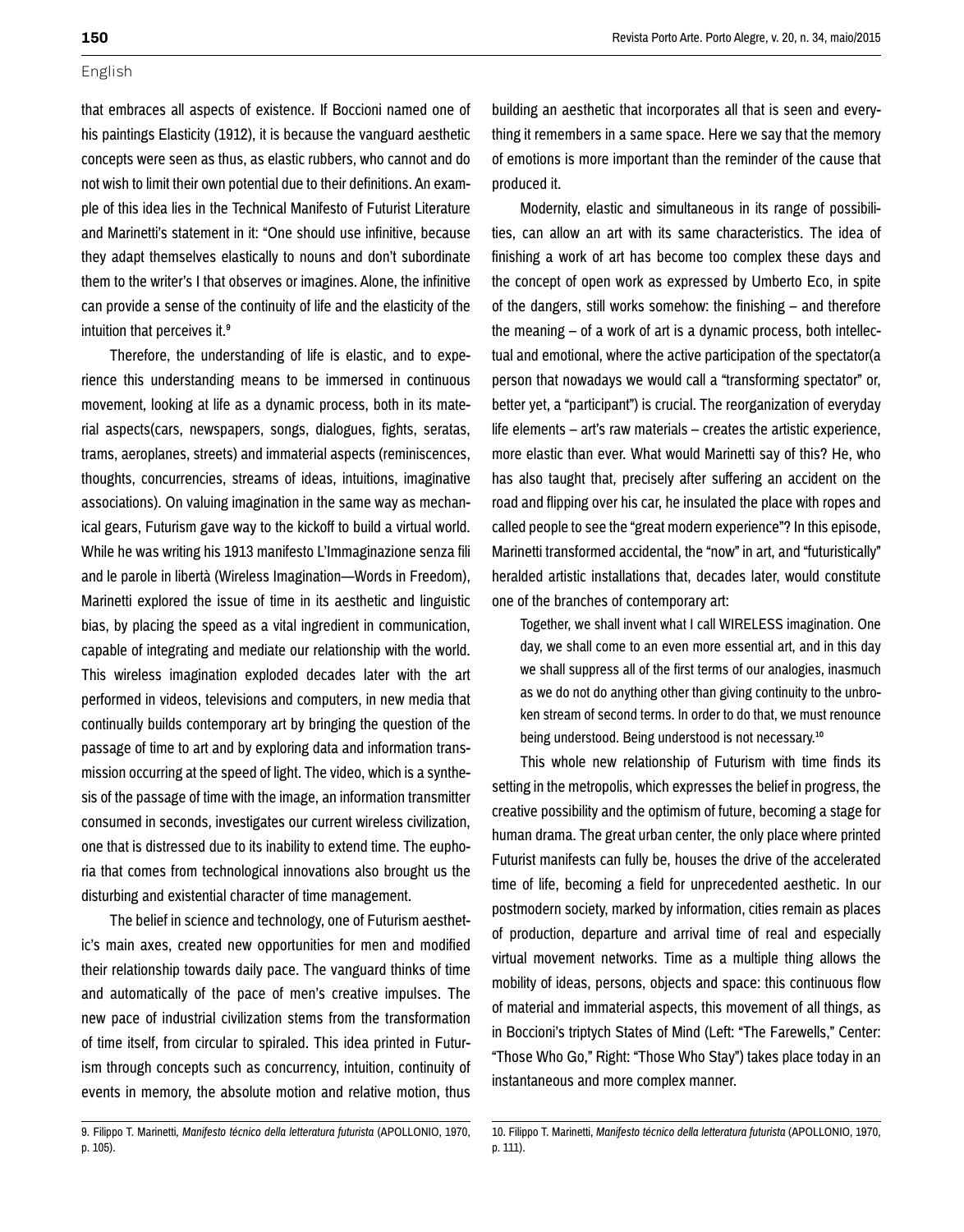This multiplicity of time was considered by Futurists as a primordial element in the constitution of an aesthetic that privileges synthesis rather than analysis. The valorization of that, which was used by the Italian group to justify their criticisms to Picasso's Cubism, regarded as overly analytical, sought to come up with a new tradition in which every aspect of modern life would be intertwined, as a symbiotic role in which art would not be on the sidelines of the process. The fragmentation of modern life in a variety of fields due to its fast-paced rhythm is a positive aspect to the extent that this fragmentation never loses the sense of the wholesome. A Futurist – and largely Bergsonian – point of view sees the various moments of human existence as an ongoing process, not as isolated from each other. Only unity gives meaning to man's modern experience.

The futuristic synthesis is built upon the junction of the most disparate elements possible. For example, in his musical work named Cinque sintesi radiophoniche (1933), Marinetti used excerpts from several recognizable sounds – noises of stirring water, songbird, the Italian national anthem, a song from the Orient and another from the West, shouting and punching noises from a boxing match, the roar of a car engine, opera sounds, a crying child and pure silence – in order to build a synthesis of noises, through the purposely absurd contrast between them, that was a musical synthesis of modern existence itself. The discontinuity of a narrative – be it musical, cinematic or literary – only makes sense when its understanding leads to a sense of synthesis, keeping itself away from the analytical, surgical process.

To integrate all areas of human experience and make them all "Futuristicable" – that is the mission of the manifests drawn up and published by the Italian avant-garde. If, as we have seen, the Futurist aesthetic is guided by the absolute necessity of synthesis – temporal, spatial, emotional –, its task to integrate all components of modernity demands the elaboration and dissemination of a whole program: hundreds of manifests were produced to meet the need to fill in every area of human life with a revolutionary project.

This Futurist project was based on the desire for a radical reconstruction of the universe, an operation that led vanguard members to understand artistic expression in a different manner, not just as painting, sculpture and architecture: music, dance, photography, cinema, theater, clothing, politics, cinema, photography, cooking and furniture: everything was considered by the vanguard. Marinetti was a bold entrepreneur, one of the men who knew best how to explore marketing and advertising resources in **151**

that period; he was the first to claim a modern cultural project for Italy, allowing Italian artists to venture away of artistic traditions and to breathe in relief. Although many artists turned up their noses at Futurism's controversial propositions, the manifestation of alternatives and possibilities was repeatedly expressed. The Futurist project was not 100 percent accepted in its own country; however, its aftershocks persisted. Even though much of the vanguard poetics has been constructed by elements that were not new whatsoever, one must consider the Futurist merit of drawing up a new speech for and about art, of breaking with the commonplace of artistic creation and encouraging change.

For Futurists, the way in which it is transmitted is as important as the message. The vanguard made the radicalism of the strict language an essential part for the foundation of a new tradition in art by breaking the straight relationship with the past in order to build itself over the foundations of new expression forms. Although the entire chronology of art is marked by breaks with certain previous traditions, Futurism did not deny or make fun of the past, as one may think; it is essentially revised in a radical way, destroyed in order to be rebuilt in a modern scope. Thus, many of the artistic tradition's elements can be found in the Futurist aesthetic, be them national or not; However, the presence of these only reinforces the desire of the movement to rethink the cultural panorama of its country in its entirety. More than being a vanguard destitute of values, Futurism had a more revisionist stance and Reconstructive thereof.

This revisionist feature marked the movement forcefully, which, in its hundreds of written manifests, sought to promote a debate on the chronology of Italian culture, pointing out its flaws, screwups, and blunders. After this step, the text presented a programmatic presentation of claims divided into specific points (a similar textual structure to, for example, the Manifesto of the Communist Party by Karl Marx and Friedrich Engels, written in 1848). This revisionist kind of task that marked Italian Vanguard marked so striking not only 20th century's modern art, but also contemporary art and other postmodern experiments.

If art is a project for Futurism, Futurist manifestos collaborated heavily in this sense. No other 20th century avant-garde group took so much responsibility over writing texts such as the Futurists: the manifesto is the group's propaganda strategy, an important constituent element of the integration process between art and life, a bellwether of modern society and its information vehicles; it is the futuristic action's fundamental element, designed to be disposed of by the impatient car-driving hands peppering the streets and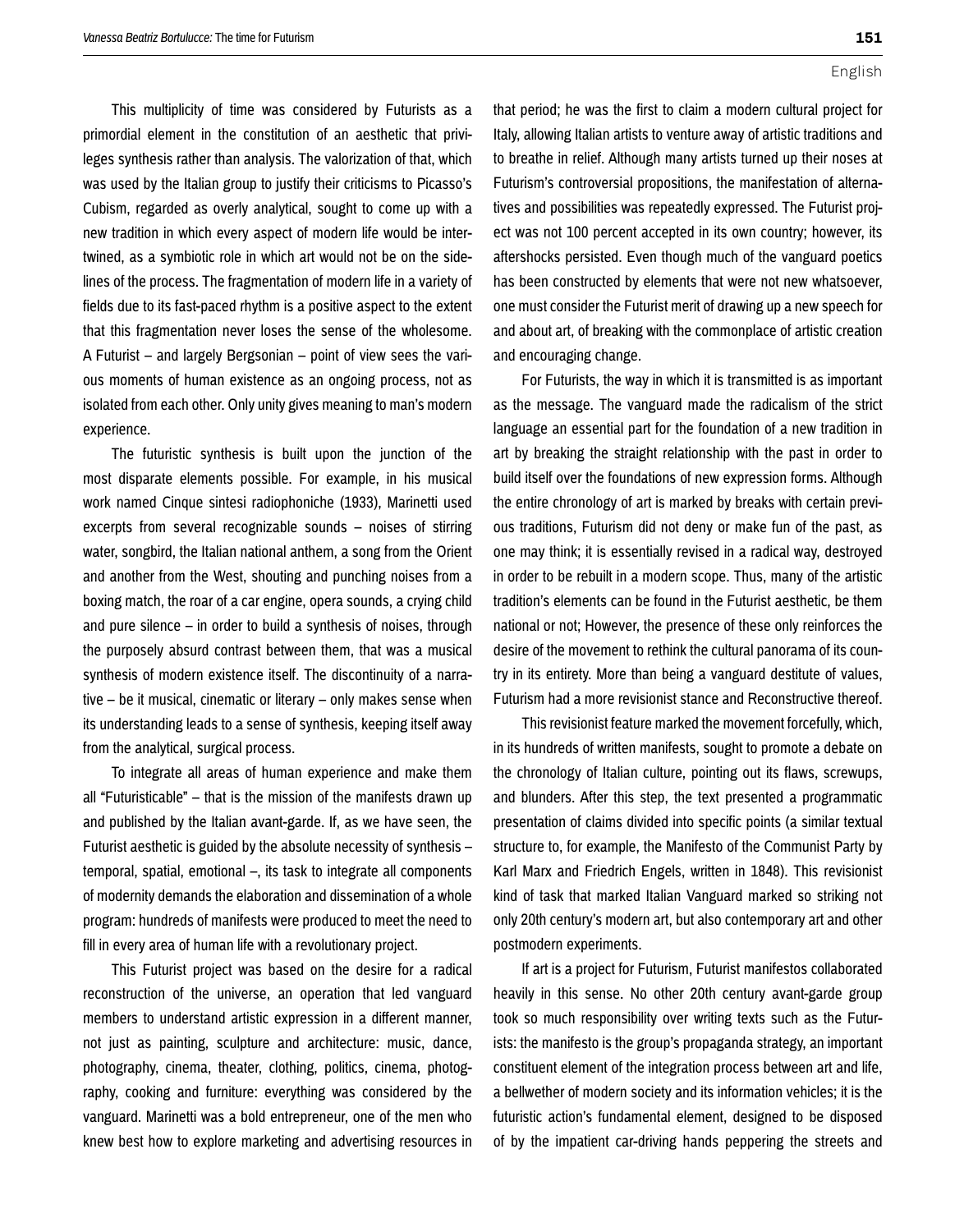sidewalks. It is the very own "city that rises", and its importance in this process of integration with modernity art transcends the printed content it houses.

The Futurist manifesto is not meant to be read only: it can't run the risk of becoming a mere document, as well as a book, "a means absolutely Pastist to retain and communicate thought",<sup>11</sup> however, upon being distributed in Futurist seratas, upon being hurled enthusiastically on the streets, it should be looked upon as a constituent matter of major urban centres.By being in the streets it falls upon the feet of some passerby, disturbing the view of people crossing the street, delaying that carefully planned lunch time. Its mission is only meaningful when the manifesto is torn or humiliated by stomps and the audience's laughter. The manifest is the bomb that exploded in the form of action and performs Futurism: if so desired, each person takes with themselves a shard from the explosion, as a souvenir.

If the Futurist manifesto is the bomb, the seratas thrown by the Vanguard are the battlefields. A special aspect of Futurism resides in its seratas, events where the relationship with the audience and the artists used to take place in unprecedented ways, breaking and stimulating the opposition between the spectator (passive) and exhibitor (active), in an attitude towards action-art, danger-art, provocation-art that infected Dadaism as well. Marinetti's group´provoked the audience's reaction, seeking to remove the outrageous word "contemplation" of social vocabulary. By remove the word from its dictionary, a new relationship between emitter and transmitter, between man and space was thus proposed, enhancing the interaction. Today's happenings and performances demonstrate the gesture or the action of artists who question the museological space, aiming at interfering in environment – the communication between man and space is in the interaction between art and audience.

Futurists had a very good grasp on the importance of media in reaching the public, which was the center of the vanguard action and seen no longer as something passive, but rather as a vital element in the interaction with artists. The public was encouraged to react to Marinetti's provocations(Futurist performances notoriously involved fights, quarrels and sharp outcomes which were, in turn, proudly reported on the front pages of some issues of Lacerba);by making communication its more explosive ingredient, the vanguard has lifted up the society of spectacle, defending scandals, mobs and booing.

For Futurists, the public was regarded as something dynamic and mobile, incited to do more than watch. This manner of facing the crowd heralded the logic of our current society, marked by appearance and alluding to Warhol's pop prophecy: "in the future everyone will be famous for fifteen minutes". No wonder the Theatre received special attention from the vanguard, which in its various manifestos about the theme emphasized the importance of interaction, provocation, speech and celebration of the hectic modern life.

It is therefore in the proposal for an action-art that Futurism stretches its tentacles to the electrical, contemporary, postmodern, computerized, virtual experience of our days. In many aspects, the movement is still unsurpassed when it comes to its transgressive attitude. It was through seratas, manifestos, street fights that Futurism forged its more persistent legacy, more than by paintings and sculptures. It was through its relationship with the audience that, nowadays, contemporary art contemplates questions about its own production. How should one comfortably fit the word "spectator" in a context that insistently nudges the individual to act upon it? Can visitors of contemporary art museums still be called spectators, or the time has come to think of them as participants? The very condition of the current artist has to be rethought. Futurism's concept of elasticity is more alive than ever, at a time where words like "globalization" and "postmodernism" are so fashionable. The categories of creator, spectator, art critic and so many other parts of the artistic experience should be reviewed. If we are encouraged at all times to interact, interfere, modify, customize, rework and perform an upgrade in the most varied areas of life,art cannot be exempted from thinking about authorship, much discussed by scholars such as Foucault and doubted ever since the Duchamp's 1913 urinal. The futurists were already aware of these issues, when they observed that "it is necessary to abolish terms beyond "critic", such as soul, spirit, artist, and all vocabulary that is, as such, irrevocably infected of passadist snobbery, replacing them with exact names such as: brain, discovery, energy, cerebrator, fantasticator..."12

The Futurist proposal of art integrated into life was a deeply involved with time. In this sense, the concept of speed transcended the idea of a quality restricted to automobiles; the very much proclaimed simultaneity in painting manifests leaked by the frame's edges and imprinted itself in everyday activities;modern life has become Russolo's noise machines; its largest gear is its own existence: "Art must be an alcohol, not a balm. Not an alcohol that creates oblivion, but an alcohol of exalting optimism that deifies youth, multiplies maturity a hundredfold and revives old age."13

<sup>12.</sup> Bruno Corradini e Emilio Settimelli, *Pesos, medidas e preços do gênio artístico*  (BERNARDINI, 1980*,* p. 140).

<sup>11.</sup> Filippo. T. Marinetti *et al.*, *Cinematografia futurista* (BERNARDINI, 1980*,* p. 219).

<sup>13.</sup> Filippo T. Marinetti, *Para além do comunismo* (BERNARDINI, 1980, p. 245).